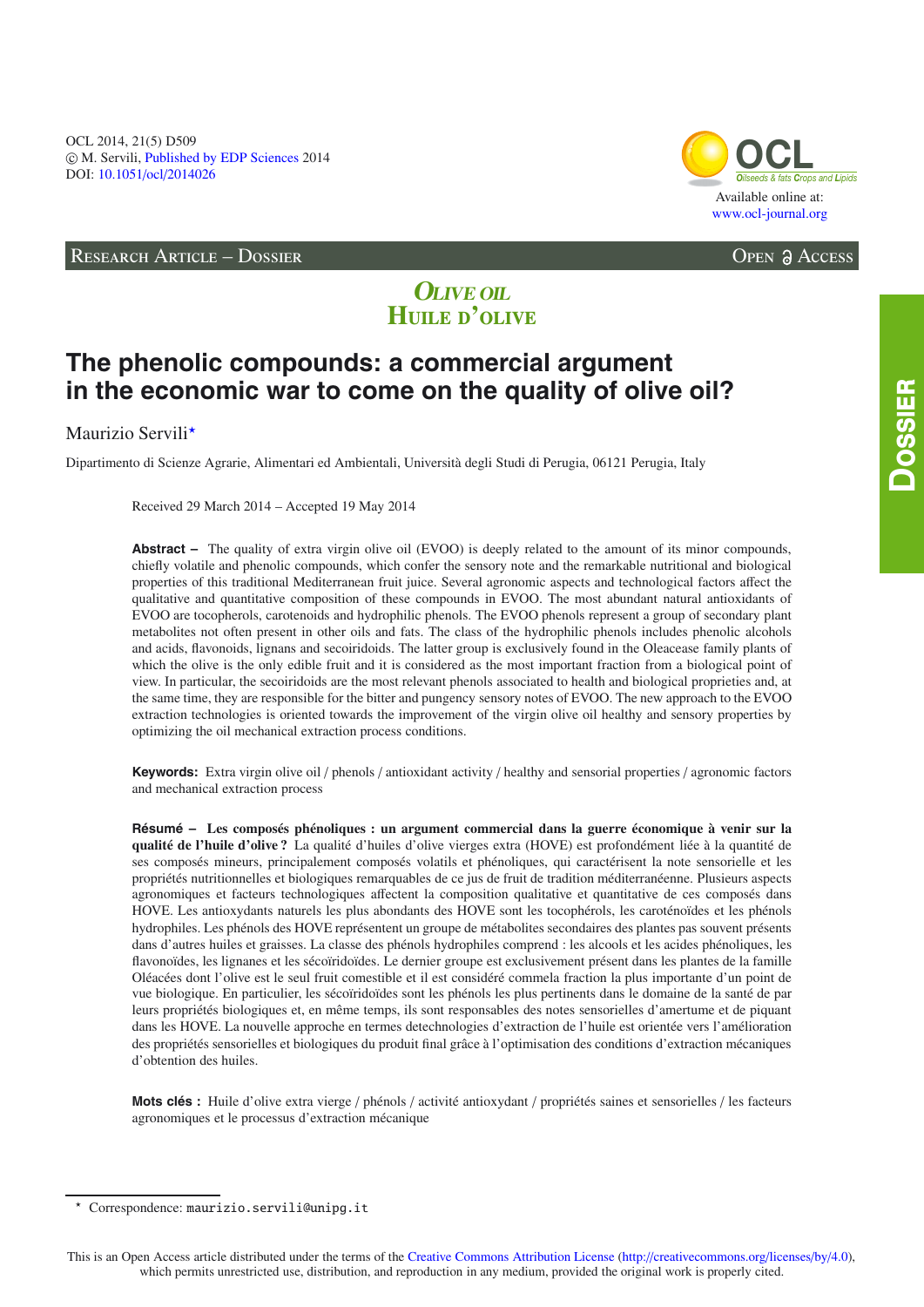#### **1 Introduction**

The marketable quality of virgin olive oil (VOO) is related to the classification of the oil according to European legislation (EC), the international olive council (IOC) and also to the *Codex Alimentarius*, which have established three different categories of oil obtained from the olive, the "extra virgin olive oil", "virgin olive oil" and "lampante olive oil". The EVOO represents the highest commercial category according to well established production techniques, analytical parameters and sensory evaluation. Nowadays, it is well-known that chemical compounds such as natural antioxidants, oleic acid and squalene are responsible for the biological and sensory properties of oil. However, although the analysis of minor compounds (mainly phenols and volatiles) in VOOs is not recognized or normalized by neither European legislation nor the IOC, their concentrations in the oil determine its quality. Traditionally, the nutritional value of EVOO has been related to its composition, with particular emphasis to the amount of oleic acid. This monounsaturated fatty acid (MUFA) promotes the decrease of LDL cholesterol and it is related to the reduction and/or the prevention of cardiovascular diseases (Téres *et al.*, 2010). However, in the last ten years a significant variability has been observed in the oleic acid content of EVOO, which accounts for about 55–83% of the total fatty acids content (Tab. [1\)](#page-1-0). This large range of variability is due to expansion of olive growing to several new cultivation areas in which the produced EVOOs are characterized by a low oleic acid content (in some cases below 50%). Clearly, this value involves an impact on the health and nutritional properties of EVOO. The EVOO biological and sensory properties have also been mainly associated to natural antioxidants. These compounds include vitamins, such as to copherols and  $\beta$ -carotene (which together with chlorophylls is responsible for the oil colour), phytosterols, pigments, terpenic acids, flavonoids such as luteolin and quercetin, squalene, and hydrophilic phenolic compounds. Moreover, lipophilic phenols (especially tocopherols and tocotrienols) can also be found in other vegetable oils. Over 90% of tocopherols in EVOO is made by  $\alpha$ -tocopherol, the concentration of which is also characterized by a strong variation depending on pedoclimatic factors and agronomic practices, such as the area of origin, the cultivar and the stage of fruit ripening (Inglese *et al.*, [2011\)](#page-6-0). The data obtained assessing 430 samples of EVOO showed a range of variability between 23 and 751.1 mg/kg.

The phenolic fraction is the most representative one of EVOO (Servili *et al.*, [2014](#page-6-1)). These compounds have the characteristic to act as reducing agents, and several studies confirmed the correlation between the antioxidant power of EVOO and its content in derivatives of secoiridoids, with an increase of its oxidative stability. The antioxidant activity of 3,4- DHPEA (hydroxytyrosol) and its derivatives turns out to be higher than that of the  $p$ -HPEA (tyrosol) and  $\alpha$ -tocopherol (Baldioli *et al.*, [1996;](#page-5-0) Servili *et al.*, [2009a](#page-6-2), [2014\)](#page-6-1). In food containing such compounds, therefore, they are able to reduce the formation, during storage and cooking, of potentially toxic radical species.

Phenolic compounds are responsible for the relative high resistance of EVOO against oxidative spoilage and play an important role in the health benefits which are commonly associ-

<span id="page-1-0"></span>**Table 1.** Fatty acid composition of EVOO.

| Fatty acids           | (%)           |
|-----------------------|---------------|
| Myristic (C14:0)      | $0.0 - 0.1$   |
| Palmitic (C16:0)      | $7.0 - 20.0$  |
| Palmitoleic (C16:1)   | $0.3 - 3.5$   |
| Heptadecanoic (C17:0) | $0.0 - 0.4$   |
| Heptadecenoic (C17:1) | $0.0 - 0.4$   |
| Stearic (C18:0)       | $1.0 - 4.0$   |
| Oleic $(C18:1)$       | $49.0 - 84.0$ |
| Linoleic $(C18:2)$    | $3.0 - 21.0$  |
| Linolenic $(C18:3)$   | $0.2 - 1.5$   |
| Arachidic (C20:0)     | $0.1 - 0.7$   |
| Eicosenoic $(C20:1)$  | $0.1 - 0.1$   |
| Behenic (C22:0)       | $0.0 - 0.3$   |
| Lignoceric $(C2:0)$   | $0.0 - 0.4$   |

ated with EVOO in the "Mediterranean diet" concept. Regarding to this latter aspect, epidemiological investigations have demonstrated preventive properties of EVOO related to some chronic degenerative events based on inflammatory processes and chronic-degenerative diseases, such as cardiovascularcerebral ones and cancer (Casaburi *et al.*, [2013](#page-5-1); Covas *et al.*, [2006;](#page-6-3) López-Miranda *et al.*, [2010;](#page-6-4) Martín-Peláez *et al.*, [2013;](#page-6-5) Obied *et al.*, [2012](#page-6-6); Servili *et al.*, [2009a,](#page-6-2) [2014\)](#page-6-1).

Recently, both observational epidemiology and intervention studies have confirmed that the above mentioned healthy properties seem to be mediated by the presence of some phenolic compounds as the secoiridoids, which are found exclusively in EVOO. In general, the studies carried out have shown that the phenolic compounds could interfere in those chemical reactions deeply involved in both atherosclerosis and cancerogenetic processes. At this regard, in Table [2](#page-2-0) the pharmacological properties of EVOO biophenols are summarized (Obied *et al.*, [2012\)](#page-6-6).

Recently, the Panel NDA of EFSA (European Food Safety Authority) has granted a healthy claim related to capability of olive fruits and EVOO phenols to reduce cardiovascular diseases (Reg. EU 432/2012). Several scientific investigations have demonstrated that the daily consumption in the ratio of 5 mg/day of EVOO phenolic compounds (hydroxytyrosol and its derivatives, in particular) would have a positive impact in the prevention of cardiovascular disease by reducing the peroxidation of blood lipids. In this regard, the disclosure of EFSA highlights that the daily intake of phenolic substances has to be in the ratio of 20 g of oil/day, a value compatible with a moderate daily intake of recommended fatty substances for an adult (EFSA, [2011\)](#page-6-7). According to the Panel, 5 mg of hydroxytyrosol and/or its derivatives should be ingested daily with oil, but it must be considered that some olive oils have such a low concentration of polyphenols that they do not guarantee the proper amount for a balanced diet. This concentration corresponds to a minimum content of the total phenolic compounds in EVOO no less than 250–300 mg/kg. However, oils belonging to the marketable class of EVOO show a large range of variability in the phenolic compounds concentration between 40 mg/kg and 1000 mg/kg on 713 analyzed samples (Fig. [1\)](#page-3-0).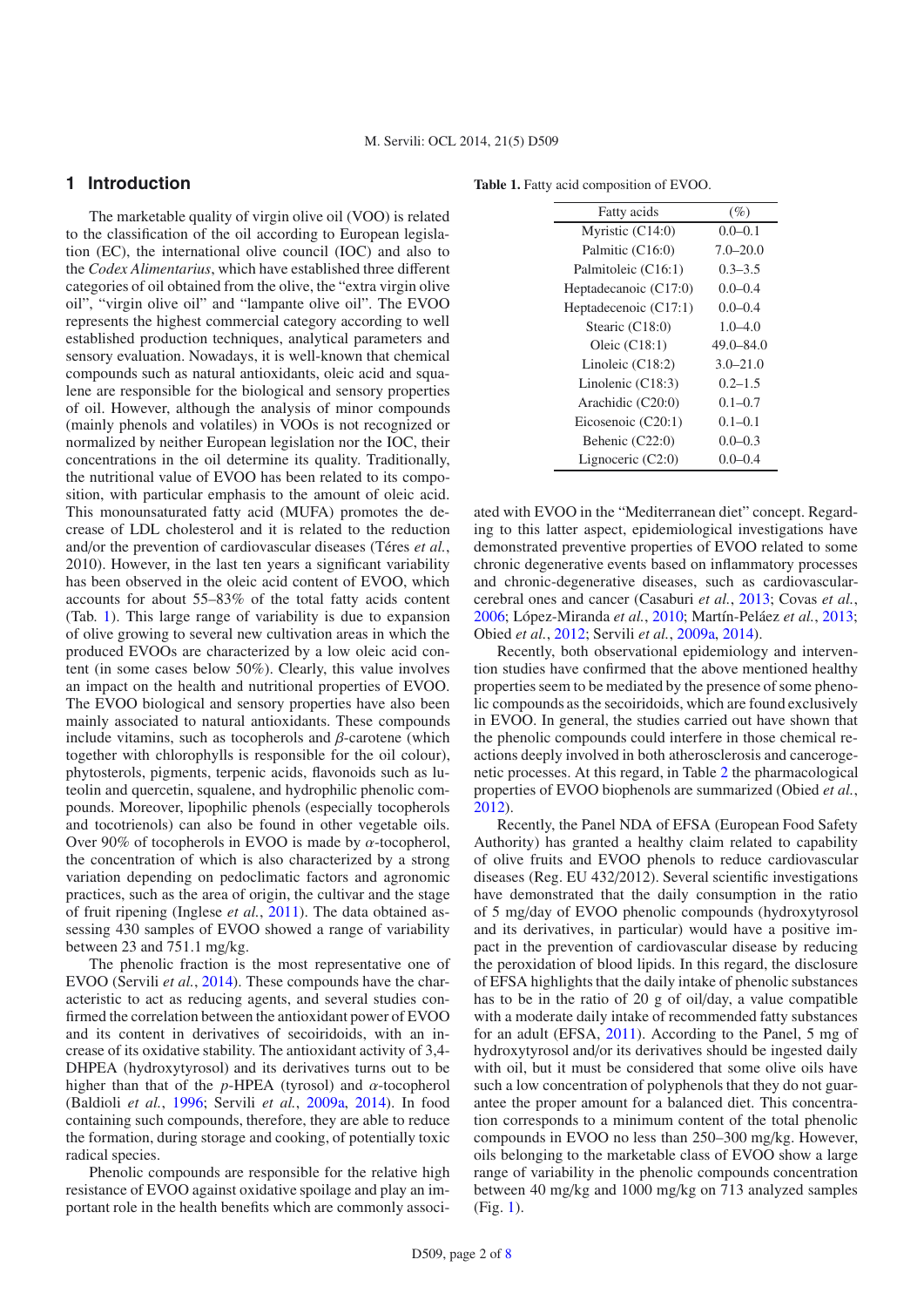#### M. Servili: OCL 2014, 21(5) D509

| 1. Antioxidant effect                          | "OBP have RONS scavenging, reducing power,<br>and metal chelating activities, induce endogenous<br>antioxidant enzymes such as catalase, superoxide<br>dismutase, quinone reductase, glutathione<br>peroxidase, glutathione reductase, glutathione<br>S-transferase, and g-glutamylcysteine synthetase".                         |
|------------------------------------------------|----------------------------------------------------------------------------------------------------------------------------------------------------------------------------------------------------------------------------------------------------------------------------------------------------------------------------------|
| 2. Anti-inflammatory effect                    | OBP act against cardiovascular diseases (CVD)<br>and some types of cancer by inhibition of<br>proinflammatory enzymes, phosphoinositide<br>3 kinase, tyrosine kinases, and downregulation<br>of various proinflammatory cytokines, tumor<br>necrosis factor alpha, interleukins including<br>and monocyte chemotactic protein-1. |
| 3. Cardiovascular effects                      | 3.1. blood pressure-antihypertensive activities;<br>3.2. platelet and endothelial function;<br>3.3. platelet and endothelial function;<br>3.4. atherosclerosis:<br>3.5. other cardioprotective properties.                                                                                                                       |
| 4. Immunomodulatory effects                    | OBP have been shown to modulate immune<br>function, particularly inflammatory processes<br>associated with the immune system.                                                                                                                                                                                                    |
| 5. Gastrointestinal effects                    | 5.1. gastroprotective effects;<br>5.2. modulation of digestive enzymes.                                                                                                                                                                                                                                                          |
| 6. Endocrine effects                           | 6.1. antidiabetic effects;<br>6.2. osteoprotective effects;<br>6.3. other endocrine effects.                                                                                                                                                                                                                                     |
| 7. Respiratory effects                         | OBP antioxidant and anti-inflammatory<br>properties against lung diseases.                                                                                                                                                                                                                                                       |
| 8. Autonomic effects                           | 8.1. cholinergic effects;<br>8.2. adrenergic effects.                                                                                                                                                                                                                                                                            |
| 9. Central nervous system effects              | 9.1. neuroprotective effects;<br>9.2. analgesic and antinociceptive effects;<br>9.3. behavioral effects.                                                                                                                                                                                                                         |
| 10. Antimicrobial and chemotherapeutic effects | 10.1. antibacterial properties;<br>10.2. antifungal properties;<br>10.3. antiviral properties;<br>10.4. antiprotozoal and antiparasitic activities.                                                                                                                                                                              |
| 11. Anticancer and chemopreventive effects     | Biophenols can directly control cell growth<br>at different stages of carcinogenesis via<br>inducing apoptosis or inhibiting<br>proliferation by diverse mechanisms.                                                                                                                                                             |

<span id="page-2-0"></span>**Table 2.** Olive biophenols (OBP) properties (Obied *et al.*, [2012](#page-6-6)).

In the olive fruit a large amount of phenolic compounds can be found, with concentration ranging between 1% and 3% of the weight of the fresh pulp. The phenolic acids, phenolic alcohols, hydroxy-isochromans, flavonoids, lignans and secoiridoids are mainly included into this class of chemical compounds. Secoiridoids that in combination with lignans are the main hydrophilic phenols of EVOO include the dialdehydic form of decarboxymethyl elenolic acid linked to 3,4-DHPEA or p-HPEA (3,4-DHPEA-EDA or *p*-HPEA-EDA), an isomer of the oleuropein aglycon (3,4-DHPEA-EA) and the listroside aglycon (*p*-HPEA-EA) (Montedoro *et al.*, [1993\)](#page-6-8). Lignans include (+)-1-acetoxypinoresinol and (+)-1-pinoresinol (Owen *et al.*, [2000\)](#page-6-9) (Fig. [2\)](#page-3-1).

The hydrophilic phenols content found in EVOO is affected by the agronomic conditions and the technological factors adopted in EVOO production. These substances (aglycon derivatives of secoiridoid glucosides contained in the olive fruit) are released in the EVOO during the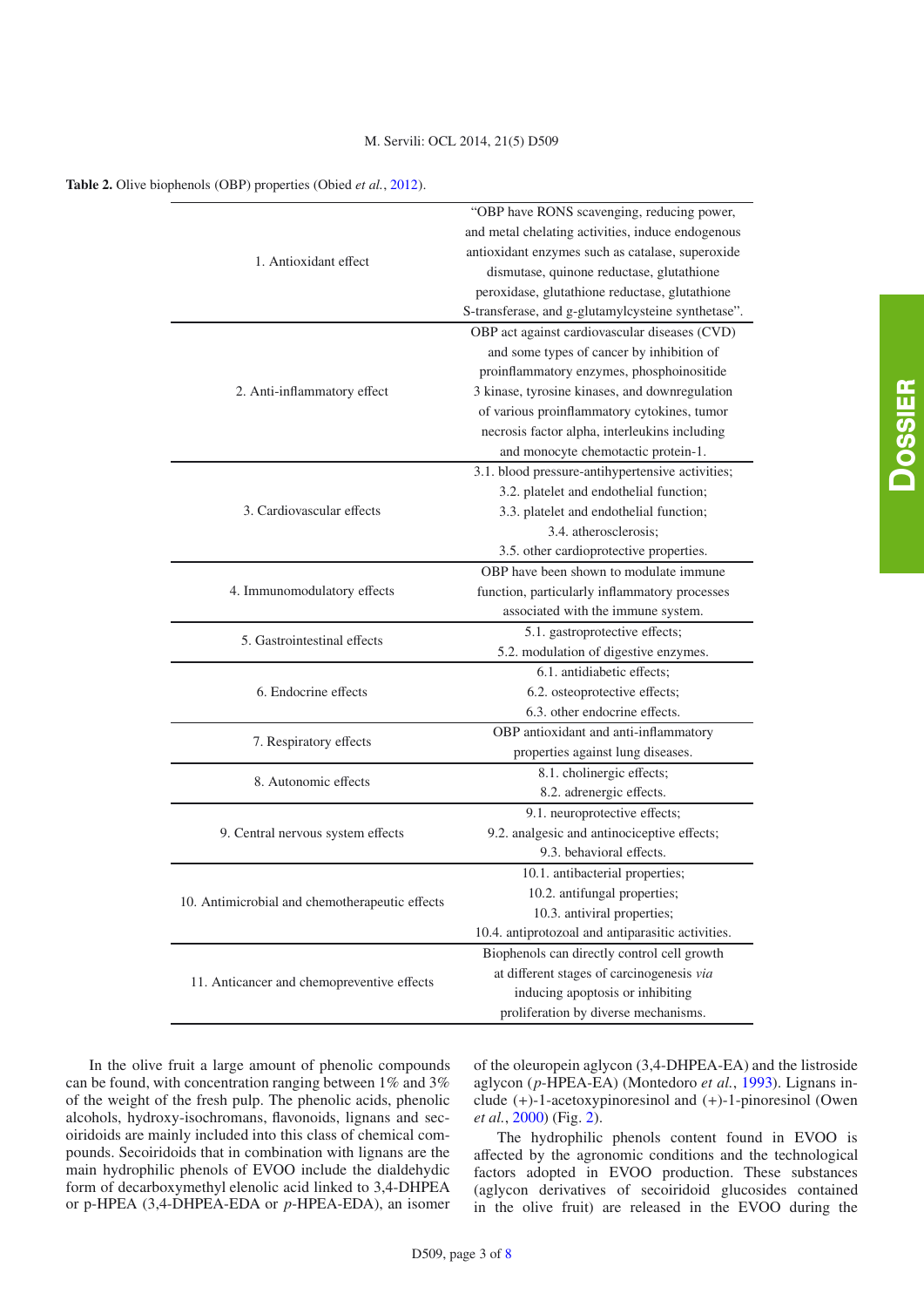

<span id="page-3-0"></span>

**Fig. 1.** Variability (mg/kg) of phenolic compounds evaluated on 713 Italian EVOO industrial plants' samples\* (*Unpublished data*). Limits in percentile: box = lower  $25\%$ , upper  $75\%$ ; respectively; whiskers = lower 10%, upper 90%, the red points = lower 5%, upper 95%; the blue and black lines in the box represent the median and the average, respectively.

mechanical extraction process, by means of the reactions of oleuropein, demethyloleuropein and ligstroside hydrolysis, catalysed by endogenous  $\beta$ -glucosidases. The hydrophilic phenolic compounds have been subject of several studies aimed at assessing their antioxidant effect. In fact, as primary antioxidants, these chemical compounds delay the EVOO autoxidation process, thus guaranteeing protection against rancidity and prolonging product shelf-life (Servili *et al.*, [2009a\)](#page-6-2). Many authors have studied the relationship between the natural antioxidants content in EVOO and its oxidative stability (Servili *et al.*, 2004). The general conclusion of the researches is that the increase of the antioxidants content in oil enhances its oxidative stability. In particular, several investigations were focused on the antioxidant activities and health benefits of oleuropein derivatives (3,4-DHPEA and 3,4-DHPEA-EDA), 3,4-DHPEA-EA derivatives, ligstroside derivatives (*p*-HPEA and *p*-HPEA-EDA) and lignans. The results obtained have shown that the oxidation resistance of EVOO is mainly due to the oleuropein derivatives, such as the dialdehydic form of decarboxymethyl elenolic acid linked to hydroxytyrosol (3,4-DHPEA-EDA) and an isomer of oleuropein aglycone (3,4-DHPEA-EA), whereas other components, such as lignans and ligstroside derivatives,



<span id="page-3-1"></span>**Fig. 2.** Chemical structures of EVOO secoiridoids derivates and phenyl alcohols (Servili *et al*., 2004).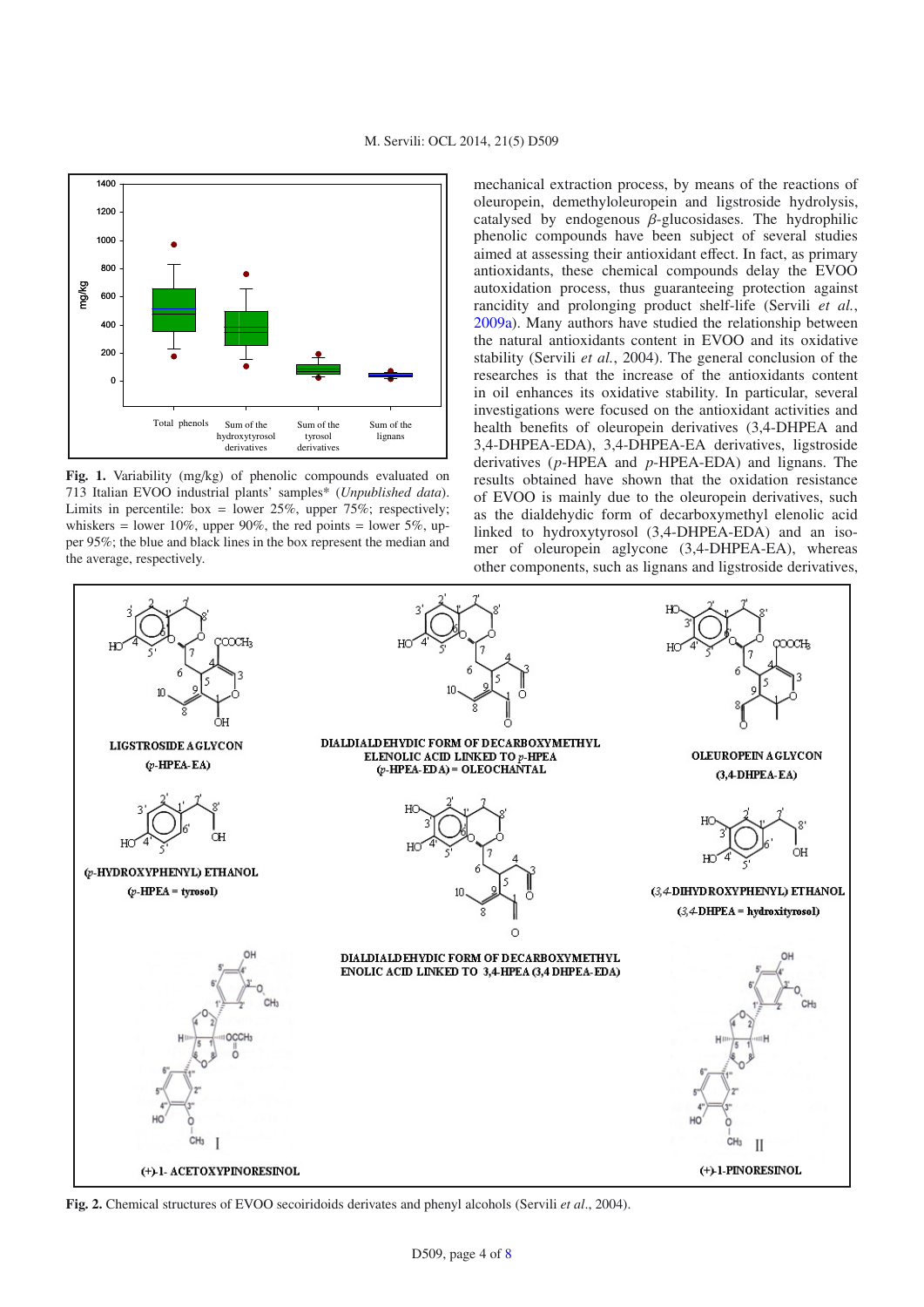have a marginal role in EVOO oxidation stability (Carrasco-Pancorbo *et al.*, 2005; Obied *et al.*, [2008\)](#page-6-10). Moreover, due to the concrete contribution of the phenolic compounds to the olive oil oxidative stability and to the human health, consumers are now increasing their consumption of oils with high bitterness intensity (Inarejos-Garcia *et al.*, 2009). In fact, in EVOO the intensity of bitterness and pungency is related to the phenolic compounds, with secoiridoid derivates being the most representative ones (Servili *et al.*, [2014\)](#page-6-1). In particular, several investigations focused on EVOO bitterness have hypothesized that the their main contributors are compounds characterized by an aromatic ring in their chemical structure, as in the case of the secoiridoid derivatives of oleuropein and demethyloleuropein, 3,4-DHPEA-EDA and 3,4-DHPEA-EA respectively (Mateos *et al.*, [2004;](#page-6-11) Servili *et al.*, [2009a,](#page-6-2) [2014](#page-6-1)). Furthermore, in a study carried out by Gutiérrez Rosales *et al.* [\(2003\)](#page-6-12) it has been confirmed that the main compounds responsible for the bitter taste of EVOO are the 3,4-DHPEA-EDA, 3,4-DHPEA-EA (Tovar *et al.*, [2001\)](#page-7-1) and ligstroside derivatives such as *p*-HPEA-EDA (also called oleocanthal) which give the perception of the bitter and pungent sensory notes of EVOO. They also reported on a linear correlation between the bitter taste and derivatives of oleuropein and ligstroside aglycones concentrations. Concerning the pungency, a slight burning sensation has been attributed to 3,4-DHPEA-EDA, whereas in EVOO the deacetoxyligstroside aglycone (*p*-HPEA-EDA) is mainly responsible for the pungent sensation perceived mostly at the back of the tongue (Andrewes *et al.*, [2003](#page-5-2); Beauchamp *et al.*, [2005;](#page-5-3) Peyrot des Gachons *et al.*, [2011;](#page-6-13) Taticchi *et al.*, [2014\)](#page-7-2). As a result, bitterness evaluation is becoming an important area in olive oil research.

### **2 Agronomical and technological factors affecting the phenolic compounds content in EVOO**

In the field of EVOO the innovation process is oriented towards the qualitative improving of EVOO through the optimization of agronomical and technological parameters, which most affect the phenolic fraction concentration. In this section, the effects of agronomic and technological factors on the phenolic composition of EVOO are summarised.

The olive cultivar (variety), the degree of ripening of the fruit, the climatic conditions, soils and water management are the main agronomical factors determining the content and the profile of phenolic compounds of an EVOO (El Riachy *et al.*, [2011;](#page-6-14) Inglese *et al.*, [2011\)](#page-6-0). In particular, the phenolic composition of olive fruit is strongly related to the cultivar (Servili *et al.*, 2004). A few papers have pointed out the cultivar effect on qualitative and quantitative characterization of the phenolic fractions of olive fruit. In particular, it was observed that the oleuropein is generally present in the drupes of all olive cultivars while demetiloleuropein and verbascoside are cultivar dependent, since they occur only in some olive varieties. The absolute concentration of the specific hydrophilic phenols of EVOO is affected by the cultivar, whereas the phenolic profile is almost the same.

During the ripening several changes take place in the fruit: these involve texture and colour changes, the regulation of enzymatic pathways and evolution in the phenolic and volatile profiles. All these changes significantly affect oil yield and quality and, therefore, the correct choice of the harvesting time is of paramount importance. In particular, during the olive fruit maturation the concentration of oleuropein decreases, while the one of the demetiloleuropein increases. However, the amount of both compounds strongly decreases at higher maturity stages. Moreover, climatic conditions modify the phenolic composition of EVOO with a negative impact of high temperatures during the olive ripening in the phenolic concentration of oils (Di Vaio *et al.*, [2006](#page-6-15); Inglese *et al.*, [2011;](#page-6-0) Ripa *et al.*, [2008;](#page-6-16) Tura *et al.*, [2008](#page-7-3)). With respect to the relationships between EVOO quality and seasonal conditions of olive growing it was observed that the high rainfall reduces the EVOO phenolic content. Several results related to the relationships between water availability during olive growing and phenolic concentration of EVOO show that their concentration is strongly affected by the absolute disposability and distribution of water during the vegetative cycle of olive tree (Servili *et al.*, [2007a\)](#page-7-4). A negative correlation between the water disposal and the phenolic concentration in EVOO has been confirmed by many authors (Caruso *et al.*, [2014;](#page-5-4) Inglese *et al.*, [2011\)](#page-6-0). Secoiridoids are largely affected by the irrigation treatments that, on the contrary, show a low impact on lignans.

The importance of the different EVOO processing stages on the phenolic fraction found in the final product has been studied extensively. The technological operations most affecting the EVOO composition and quality during the extraction process are crushing and malaxation, because they give rise to changes in the phenolic fraction of EVOO (Servili *et al.*, [2012](#page-6-17); Fregapane, Salvador, [2013;](#page-6-18) Taticchi *et al.*, [2013;](#page-7-5) Clodoveo *et al.*, [2014\)](#page-5-5). Because of the fact that the occurrence of hydrophilic phenols in EVOO is strictly related to the activities of some endogenous enzymes of olive fruit, their concentration in the oil is strongly affected by the extraction conditions. The main endogenous enzymes involved in the determination of the final concentration of hydrophilic phenols in EVOO are polyphenoloxidase (PPO) and peroxidase (POD) and  $\beta$ -glucosidases. In fact, upon olive crushing, several enzymes involved in the generation and transformation of hydrophilic phenols and volatile compounds are activated. In particular, secoiridoid aglycons such as 3,4-DHPEA-EDA, *p*-HPEA-EDA, *p*-HPEA-EA and 3,4-DHPEA-EA are originated by the hydrolysis of oleuropein, demethyloleuropein and ligstroside, catalysed by the endogenous  $\beta$ -glucosidases. At the same time, endogenous oxidoreductases such PPO and POD have the effect of decreasing the concentration of phenolic compounds by catalyzing their oxidation in the paste and in the oil during the mechanical extraction process (Clodoveo *et al.*, [2013;](#page-6-19) Servili *et al.*, 2004, 2007b, 2008a; Taticchi *et al.*, [2013\)](#page-7-5).

Several studies were focused on the distribution of enzymes on the different parts of the fruit (pulp, stone and seed). They showed that the seed is particularly rich in POD activity, whereas the phenolic compounds are largely concentrated in the pulp. On the other hand, stone and seed contain small quantities of these substances. These investigations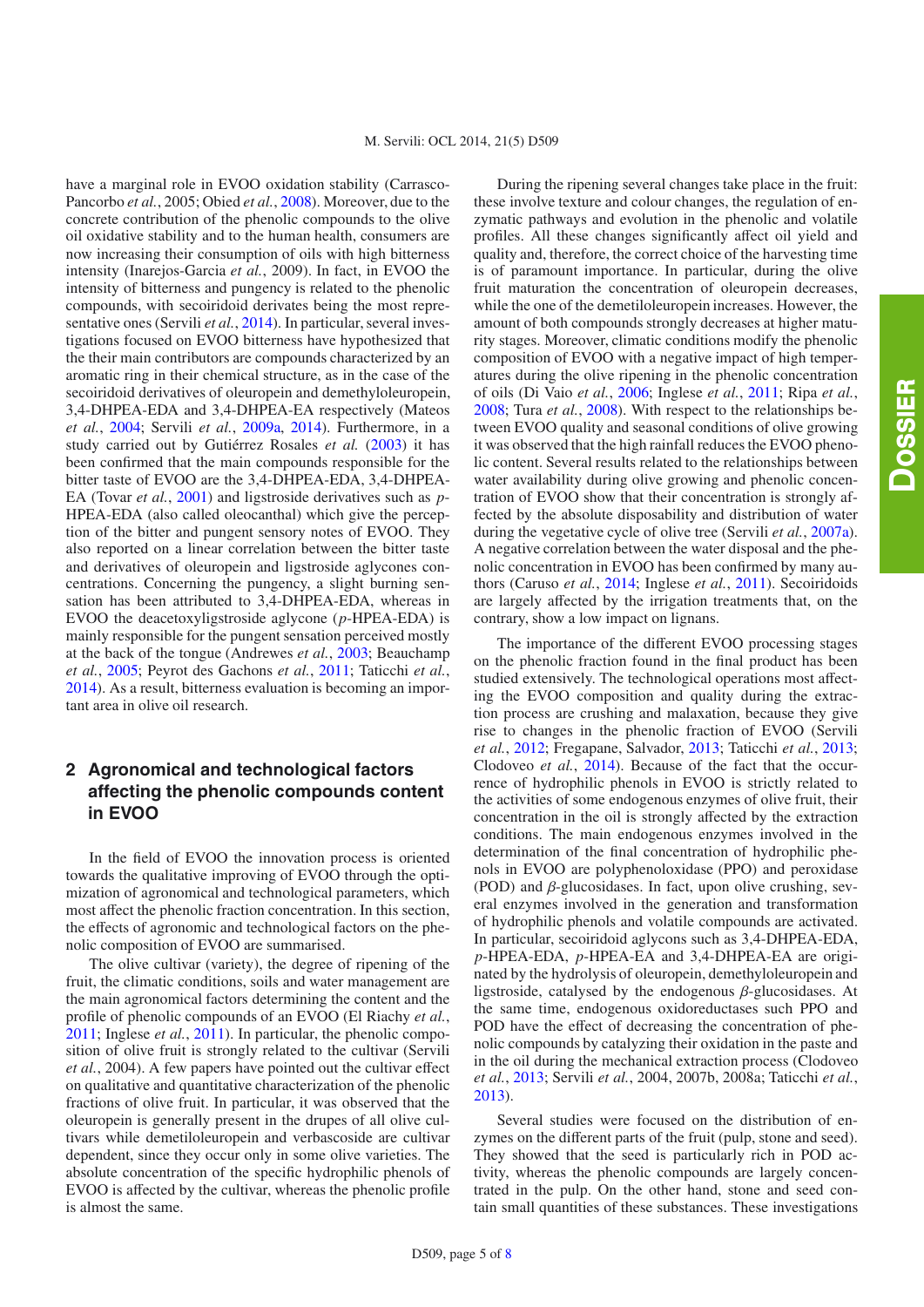allowed to introduce the technological basis for the new approach to EVOO mechanical extraction process, represented by the use of a hammer with a differentiated effect on the constitutive parts of the drupes (such as blade crusher, teeth crusher, pre-crusher or stoning crushing) that reduces the seed tissues degradation by limiting the release of POD in the pastes and improves the concentration of hydrophilic phenols in the EVOO by preventing their oxidation during malaxation (Servili *et al.*, 2007b; Taticchi *et al.*, [2013\)](#page-7-5). Several researches have shown that the destoning process, by removing the olive seed before malaxation, partially reduces the peroxidase activity in the pastes and, consequently, can inhibit the enzymatic degradation of the hydrophilic phenols in the oils thus enriching their concentration and improving oil oxidative stability (Angerosa *et al.*, [1999;](#page-5-6) Lavelli and Bondesan, [2005;](#page-6-20) Mulinacci *et al.*, [2005\)](#page-6-21).

Malaxation and related selective control of enzymes as PPO and POD are other critical factors of the mechanical extraction process of EVOO. At this regard, the role of the operative conditions applied during malaxation, strongly affecting EVOO quality, has been deeply investigated. In fact, by monitoring the main process parameters (oxygen availability in the malaxer head-space, temperature and time) it can be modulated the endogenous enzymatic activities. The introduction of technological innovations, such as covered malaxer, has allowed regulating the  $O_2$  concentration in the malaxer headspace, giving rise to an increase of the amount of hydrophilic phenols in the olive pastes and in the corresponding EVOO, through a decrease of phenolic oxidation catalyzed by endogenous reductases.

Furthermore, in covered malaxer the  $O<sub>2</sub>$  concentration can be regulated by using inert gases or the  $CO<sub>2</sub>$  naturally produced by the olive pastes during the malaxation phase (Parenti *et al.*, [2006a](#page-6-22), [2006b;](#page-6-23) Servili *et al.*, [2008a](#page-6-24)). In fact, the CO<sub>2</sub> saturating the head-space of the malaxer allows the reduction of oxidative phenomena without resorting to the expensive inert gases.

Temperature and time of malaxation significantly have the effect of modifying the phenolic profile of EVOO. Recently, the influence of the malaxation temperature on the concentration of phenolic compounds in EVOO has recently been object of new investigations (Boselli *et al.*, [2009;](#page-5-7) Gómez-Rico *et al.*, [2009;](#page-6-25) Taticchi *et al.*, [2013](#page-7-5)). The temperature effect on the phenolic concentration is also affected by the small amount of  $O_2$  occurring in the covered malaxer. Low  $O_2$  concentration in the malaxed pastes inhibits the activity of PPO and POD which carry out the phenolic oxidative degradation and, at the same time, the temperature increase enhance the solubility of phenols in the EVOO (Servili *et al.*, [2008a](#page-6-24); Taticchi *et al.*, [2013\)](#page-7-5). These results indicate that temperatures higher than 30 ◦C partially inactivate the PPO. On the other hand, these temperature values could increase the activity of depolymerizing enzymes which promote the release of hydrophilic phenols in the oil and vegetation waters by hydrolyzing the olive cell wall (Servili *et al.*, [2008a,](#page-6-24) [2008b;](#page-6-26) Vierhuis *et al.*, [2001\)](#page-7-6). However, high temperatures of malaxation promote a fall of volatile compounds, such esters and the cis-3-hexen-1-ol, and an accumulation of hexan-1-ol and trans-2-hexen-1-ol, both considered by some authors as eliciting smell not completely agreeable (Angerosa *et al.*, [2004;](#page-5-8) Servili *et al.*, [2009b\)](#page-6-27). The sensory analysis of the related EVOOs points out a weakening of the typical "green" attributes with the increase of malaxation time and of all sensory notes when high temperatures are adopted during malaxation (Angerosa *et al.*, [2004;](#page-5-8) Servili *et al.*, [2009b\)](#page-6-27). Preliminary studies on some Italian cultivars have been performed to define the best malaxation conditions, in terms of temperature and  $O_2$  concentration. The results obtained suggest that a malaxation temperature included between than 25–30 ◦C, while the oxygen concentration should range between 50 and 30 KPa represent a good compromise in order to obtain a high-quality EVOO in the extraction process, in terms of phenols and volatile compounds (Servili, [2012](#page-6-17)).

With respect to the times of malaxation, in the confined malaxers there is not a direct relation between the time of malaxation and the loss of phenolic compounds. However, times of malaxation greater than 35–40 min do not involve an extraction yield increase and, therefore, even if a loss of the oil quality is not observed prolonged periods of malaxation are negative for a correct plant management.

Thus, during the malaxation the  $O_2$  concentration, in combination with time and temperature can be managed to optimize the EVOO phenolic and volatile concentrations.

#### **References**

- <span id="page-5-2"></span>Andrewes P, Busch JL, de Joode T, Groenewegen A, Alexandre H. 2003. Sensory properties of virgin olive oil polyphenols: Identification of deacetoxy-ligstroside aglycon as a key contributor to pungency. *J. Agric. Food Chem.* 51: 1415–1420.
- <span id="page-5-6"></span>Angerosa F, d'Alessandro N, Di Girolamo M, Vito R, Serraiocco A. 1999. Relationship between aroma components and malaxation time. *Acta Hortic.* 474: 621–625.
- <span id="page-5-8"></span>Angerosa F, Servili M, Selvaggini R, Taticchi A, Esposto S, Montedoro GF. 2004. Volatile compounds in virgin olive oil: occurrence and their relationship with the quality. *J. Chromatogr. A.* 1054: 17–31.
- <span id="page-5-0"></span>Baldioli M, Servili M, Perretti G, *et al.* 1996. Antioxidant activity of tocopherols and phenolic compounds of virgin olive oil. *J. Am. Oil Chem. Soc.* 73: 1589–1593.
- <span id="page-5-3"></span>Beauchamp GK, Keast RSJ, Morel D, *et al.* 2005. Ibuprofen-like activity in extra-virgin olive oil. *Nature* 437: 45–46.
- <span id="page-5-7"></span>Boselli E, Di Lecce G, Strabbioli R, Pieralisi G, Frega NG. 2009. Are virgin olive oils obtained below 27 ◦C better than those produced at higher temperatures? *LWT - Food Sc. Technol.* 42: 748–757.
- Carrasco-Pancorbo A, Cerretani L, Bendini A, Segura-Carretero A, Lercker G, Fernandez-Gutierrez A. 2007. Evaluation of the influence of thermal oxidation on the phenolic composition and on the antioxidant activity of extra-virgin olive oils. *J. Agric. Food Chem.* 55: 4771–4780.
- <span id="page-5-4"></span>Caruso G, Gucci R, Urbani S, *et al.* 2014. Effect of different irrigation volumes during fruit development on quality of virgin olive oil of cv Frantoio. *Agric. Water Manag.* 134: 94–103.
- <span id="page-5-1"></span>Casaburi I, Puoci F, Chimento A, *et al.* 2013. Potential of olive oil phenols as chemopreventive and therapeutic agents against cancer: A review of in vitro studies. *Mol. Nutr. Food Res.* 57: 71–83.
- <span id="page-5-5"></span>Clodoveo ML, Hbaieb RH, Kotti F, Scarascia Mugnozza G, Gargouri M. 2014. Mechanical strategies to increase nutritional and sensory quality of virgin olive oil by modulating the endogenous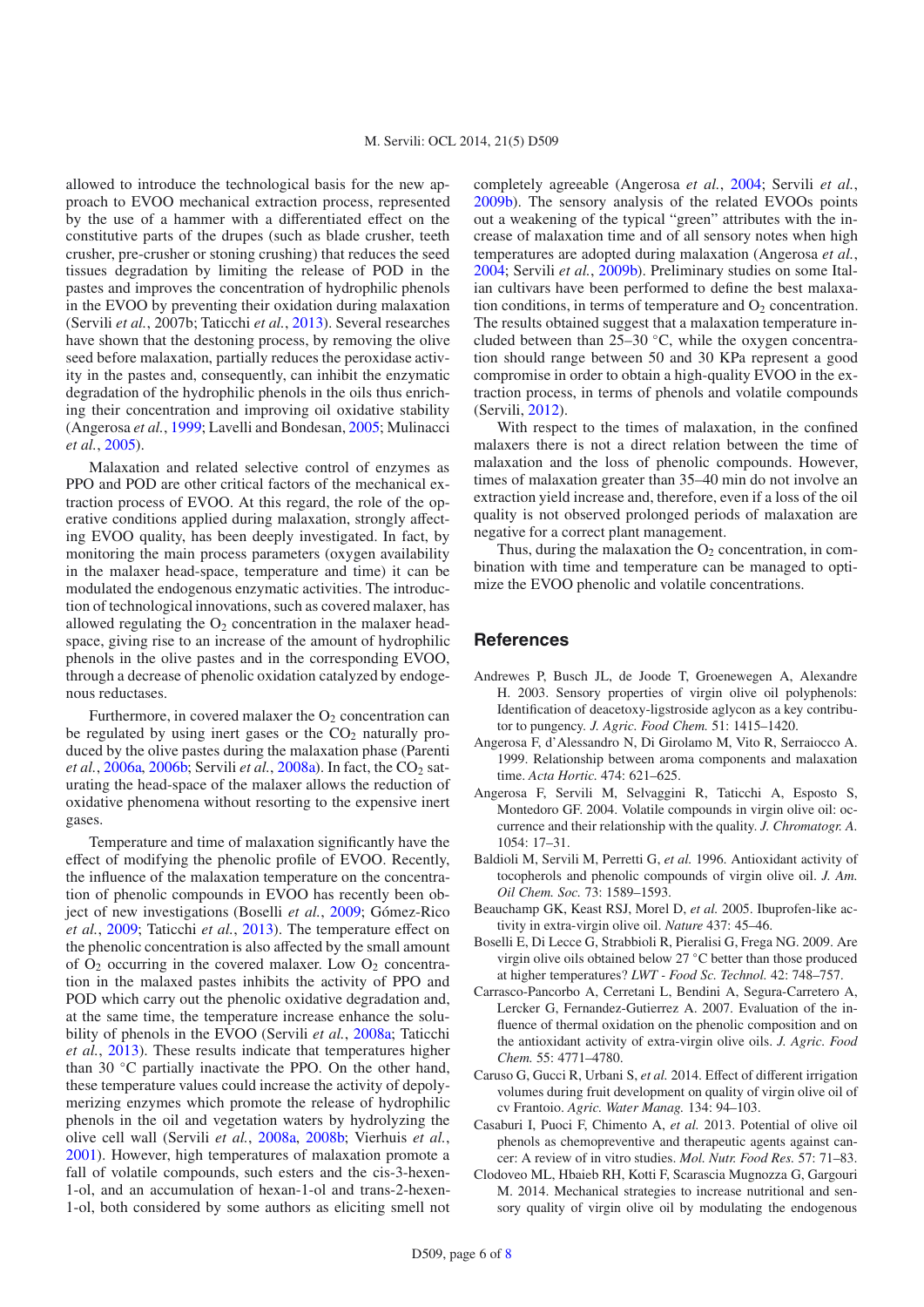enzyme activities. *Comprehensive Rev. Food Sc. Food Safety* 13: 135–158.

- <span id="page-6-19"></span>Clodoveo ML. 2013. An overview of emerging techniques in virgin olive oil extraction process: strategies in the development of innovative plants. *J. Agric. Eng.* 44: 297–305.
- <span id="page-6-3"></span>Covas MI, Nyyssönen K, Poulsen HE, *et al.* 2006. The effect of polyphenols in olive oil on heart disease risk factors: a randomized trial. *Ann. Intern. Med.* 145: 333–341.
- <span id="page-6-15"></span>Di Vaio C, Dumella De Rosa M, Marra L, Paduano A, Sacchi R. 2006. Effetto dell'ambiente di coltivazione sulla maturazione del frutto e sulla qualità dell'olio di tre cultivar di olivo campane. Proc. Maturazione e raccolta delle olive: strategia e tecnologie per aumentare la competitività in olivicoltura Alanno (PE), Italy, April 1, pp. 207–211.
- <span id="page-6-7"></span>EFSA. 2011. Panel on Dietetic Products, Nutrition and Allergies (NDA). Scientific Opinion on the substantiation of health claims related to polyphenols in olive and protection of LDL particles from oxidative damage (ID 1333, 1638, 1639, 1696, 2865) pursuant to Article 13(1) of Regulation (EC) No 1924/2006 EFSA Journal 2011, 9, 4, 2033, 1–25.
- <span id="page-6-14"></span>El Riachy, Priego-Capote F, Leon L, Rallo L, Luque de Castro MD. 2011. Hydrophilic antioxidants of virgin olive oil. Part 2: Biosynthesis and biotransformation of phenolic compounds in virgin olive oil as affected by agronomic and processing factors. *Eur. J. Lipid Sci. Technol.* 113: 692–707.
- EU. 2012. Regulation No 432/2012 of 16 May 2012 establishing a list of permitted health claims made on foods, other than those referring to the reduction of disease risk and to children's development and health. *O*ffi*cial Journal of the European Union* L 136: 1–40.
- <span id="page-6-18"></span>Fregapane G, Salvador MD. 2013. Production of superior quality extra virgin olive oil modulating the content and profile of its minor components. *Food Res. Int.* 54: 1907–1914.
- <span id="page-6-25"></span>Gómez-Rico A, Inarejos-García AM, Salvador DM, Fregapane G. 2009. Effect of malaxation conditions on phenol and volatile profiles in olive paste and the corresponding virgin olive oils (*Olea europaea* L. Cv. Cornicabra). *J. Agric.Food Chem.* 57: 3587– 3595.
- <span id="page-6-12"></span>Gutiérrez Rosales F, Rios JJ, Gomez-Rey ML. 2003. Main polyphenols in the bitter taste of virgin olive oil Structural confirmation by on-line high-performance liquid chromatography electrospray ionization mass spectrometry. *J. Agric. Food Chem.* 51: 6021– 6025.
- Inarejos-Garcia AM, Gomez-Rico A, Desamparados-Salvador M, Fregapane G. 2009. Influence ofmalaxation conditions on origin olive oil, overall quality and composition. *Eur. Food Res technol.* 228: 671–677.
- <span id="page-6-0"></span>Inglese P, Famiani F, Galvano F, Servili M, Esposto S, Urbani S. 2011. Factors affecting extra-virgin olive oil composition. In: Janik J. ed. Horticultural Reviews. John Wiley & Sons Pubs.
- <span id="page-6-20"></span>Lavelli V, Bondesan L. 2005. Secoiridoids, tocopherols, and antioxidant activity of monovarietal extra virgin olive oils extracted from destoned fruits. *J. Agric. Food Chem.* 53: 1102–1107.
- <span id="page-6-4"></span>López-Miranda J, Pérez-Jiménez, F, Ros, E, *et al.* 2010. Olive oil and health: Summary of the II international conference on olive oil and health consensus report, Jaén and Córdoba (Spain) 2008. *Nutrition, Metabolism and Cardiovascular Diseases* 20: 284– 294.
- <span id="page-6-5"></span>Martín-Peláez1 S, Covas M I, Fitó M, *et al.* 2013. Health effects of olive oil polyphenols: Recent advances and possibilities for the use of health claims. *Mol. Nutr. Food Res.* 57: 760–771.
- <span id="page-6-11"></span>Mateos R, Cert A, Pérez-Camino MC, García JM. 2004. Evaluation of virgin olive oil bitterness by quantification of secoiridoid derivatives. *J. Am. Oil Chem. Soc.* 81: 71–75.
- <span id="page-6-8"></span>Montedoro GF, Servili M, Baldioli M, *et al.* 1993. Simple and hydrolyzable phenolic compounds in virgin olive oil 3 Spectroscopic characterizations of the secoridoid derivatives. *J. Agric. Food Chem.* 41: 2228–2234.
- Montedoro GF, Servili M, Baldioli M, *et al.* 1992. Simple and hydrolyzable phenolic compounds in virgin olive oil 2 Initial characterization of the hydrolyzable fraction. *J. Agric. Food Chem.* 40: 1571–1576.
- <span id="page-6-21"></span>Mulinacci N, Giaccherini C, Innocenti M, *et al.* 2005. Analysis of extra virgin olive oils from stoned olives. *J. Sci. Food Agr.* 85: 662–670.
- <span id="page-6-6"></span>Obied HK, Prenzler PD, Omar SH, *et al.* 2012. Pharmacology of Olive Biophenols. In: Fishbein JC and Heilman JM. eds. Advances in molecular toxicology, Vol. 6.
- <span id="page-6-10"></span>Obied HK, Prenzler PD, Robards K. 2008. Potent antioxidant biophenols from olive mill waste. *Food Chem.* 111: 171–178.
- <span id="page-6-9"></span>Owen RW, Mier W, Giacosa A, *et al.* 2000. Olive-oil consumption and health: the possible role of antioxidants. *Food Chem. Toxicol.* 38: 647–659.
- <span id="page-6-22"></span>Parenti A, Spugnoli P, Masella P, Calamai L. 2006a. Carbon dioxide emission from olive oil pastes during the transformation process: Technological spin offs. *Eur. Food Res. Technol.* 222: 521–526.
- <span id="page-6-23"></span>Parenti A, Spugnoli P, Masella P, Calamai L, Pantani OL. 2006b. Improving olive oil quality using CO2 evolved from olive pastes during processing. *Eur. J. Lipid Sci. Tech.* 108: 904–912.
- <span id="page-6-13"></span>Peyrot Des Gachons C, Uchida K, Bryant B, *et al.* 2011. Unusual pungency from Extra-Virgin Olive Oil is attributable to restricted spatial expression of the receptor of oleocanthal. *J. Neurosci.* 31: 999–1009.
- <span id="page-6-16"></span>Ripa V, De Rose F, Caravita MA, *et al.* 2008. Qualitative evaluation of olive oils from new olive selections and effects of genotype and environment on oil quality. *Adv. Hort. Sci.* 22: 95–103.
- <span id="page-6-17"></span>Servili M. 2012. Olive oil processing technologies and investments. Proc. of the International Seminar on Present and future of Mediterranean olive sector. Mediterranean Agronomic Institute of Zaragoza, Spain, 26–28 November 2012.
- <span id="page-6-1"></span>Servili M, Sordini B, Esposto S, *et al.* 2014. Biological Activities of Phenolic Compounds of Extra Virgin Olive Oil. *Antioxidants* 3: 1–23.
- Servili M, Taticchi A, Esposto S, Sordini B, Urbani S. 2012. Technological Aspects of Olive Oil Production. In: Muzzalupo I. ed. Olive Germplasm – The Olive Cultivation, Table Olive and Olive Oil Industry in Italy Intech. Rijeka, HR.
- <span id="page-6-2"></span>Servili M, Esposto S, Fabiani R, *et al.* 2009a. Phenolic compounds in olive oil: antioxidant, health and sensory activities according to their chemical structure. *Inflammopharmacology* 17: 76–84.
- <span id="page-6-27"></span>Servili M, Esposto S, Taticchi A, *et al.* 2009b. Volatile compounds of virgin olive oil: their importance in the sensory quality. In: Berti L, Maury J, eds. Advances in Olive Resources.
- <span id="page-6-24"></span>Servili M, Taticchi A, Esposto S, Urbani S, Selvaggini R, Montedoro G. 2008a. Influence of the decrease in oxygen during malaxation of olive paste on the composition of volatiles and phenolic compounds in virgin olive oil. *J. Agric. Food Chem.* 56: 10048– 10055.
- <span id="page-6-26"></span>Servili M, Taticchi A, Esposto S, Urbani S, Selvaggini R, Montedoro GF. 2008b. Innovations in the extraction technology for the improvement of the virgin olive oil quality. Proceedings 6th Euro Fed Lipid Congress., Athens, Greece 7-10 September 2008, p. 138.